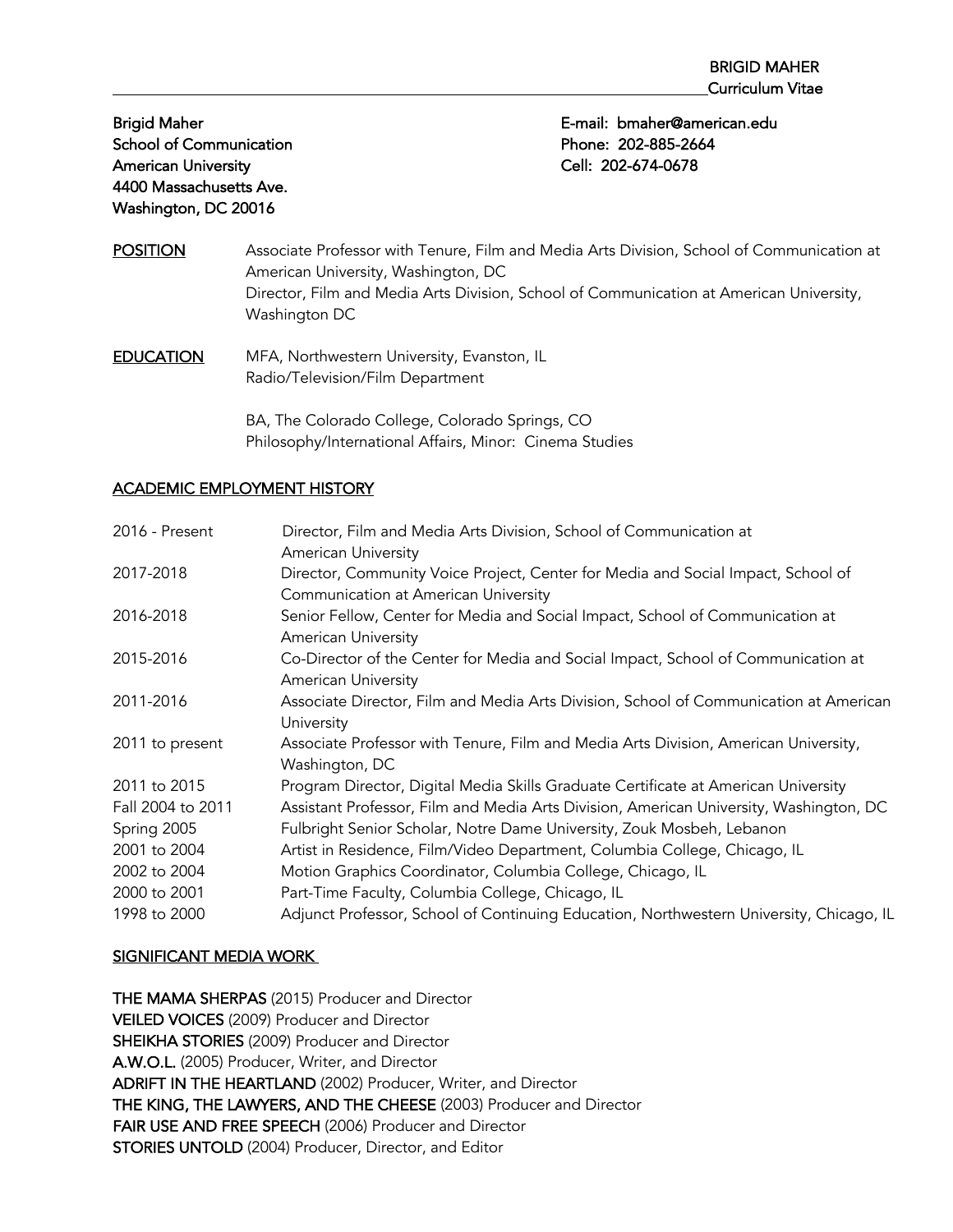The New "F" Word aka FEM·I·NISM (2007) Co-Producer and Co-Director DECONSTRUCTING KATRINA (2006) Co-Producer and Co-Director

#### FILMOGRAPHY/VIDEOGRAPHY (with selected screenings, reviews, and awards)

EXPERIMENTAL CURATOR: The Sally Dixon Story (work in progress). Producer and Director. UHD. *Experimental Curator is* a feature length documentary, which tells the story of museum curator Sally Dixon and her quest to legitimize experimental film of the 60s and 70s in the eyes of the elite art and museum scene.

#### **Grants**

| July 2018 | American University International Travel Grant for travel to interview Ricardo Bloch. |
|-----------|---------------------------------------------------------------------------------------|
|           | Paris, France.                                                                        |
|           | August 2019   Houston Foundation Grant                                                |

#### **Screenings**

August 2018 Work in Progress Screening, Experimental Editor: The Sally Dixon Story, The University Film and Video Association Conference, Augsburg University, Minneapolis, MN

YALLA PARKOUR (work in progress). Producer, Co-Editor and Postproduction Supervisor. HD. Directed by Areeb Zuaiter. The half hour documentary follows the Gaza Parkour Team in Gaza City, Palestine over the course of five years The film follows the team's many challenges and dreams in the face of limited resources and occupation.

COLORS OF RESISTANCE (2018). Producer, Co-Editor and Postproduction Supervisor. HD. Directed by Areeb Zuaiter. Half hour documentary, which follows Palestinian filmmaker, Areeb Zuaiter, and her personal journey to explore the concept of belonging to a place that is struggling to survive, inside and outside its own borders.

#### Festival Screenings

| April 2020  | Around Films International Film Festival (ARFF), Paris, France            |
|-------------|---------------------------------------------------------------------------|
| March 2020  | Al Ard Film Festival, Sardinia, Italy                                     |
| Dec. 2019   | WRPN Women's International Film Festival, Delaware                        |
| Nov. 2019   | Mediterranean Film Festival Cannes, Cannes, France                        |
| Nov. 2019   | Alexandria Film Festival, Alexandria, VA, USA                             |
| Oct. 2019   | Boston Palestine Film Festival, Boston, MA                                |
| Oct. 2019   | Golden Tree Documentary Film Festival, Frankfurt, Germany                 |
| Sept.2019   | Leeds Palestinian Film Festival, Leeds, UK                                |
| August 2019 | Oregon Documentary Film Festival, Oregon                                  |
| August 2019 | 6th International Documentary Festival of Ierapetra Awards, Crete, Greece |
| August 2019 | West Side Mountains Doc Fest, Athens, Greece                              |
| July 2019   | Long Story Shorts International Film Festival, Romania, Bucharest         |
| June 2019   | Docs Without Borders Film Festival - Delaware, USA -                      |
| June 2019   | Arab Film Festival @ Arab American National Museum, Dearborn, MI          |
| June 2019   | Social Political Short Film Festival, Montana                             |
| June 2019   | Georgia Documentary Film Festival, GA                                     |
| May 2019    | NHdocs: the New Haven Documentary Film Festival, Yale University, CT, USA |
| April 2019  | Independent Shorts Award, California                                      |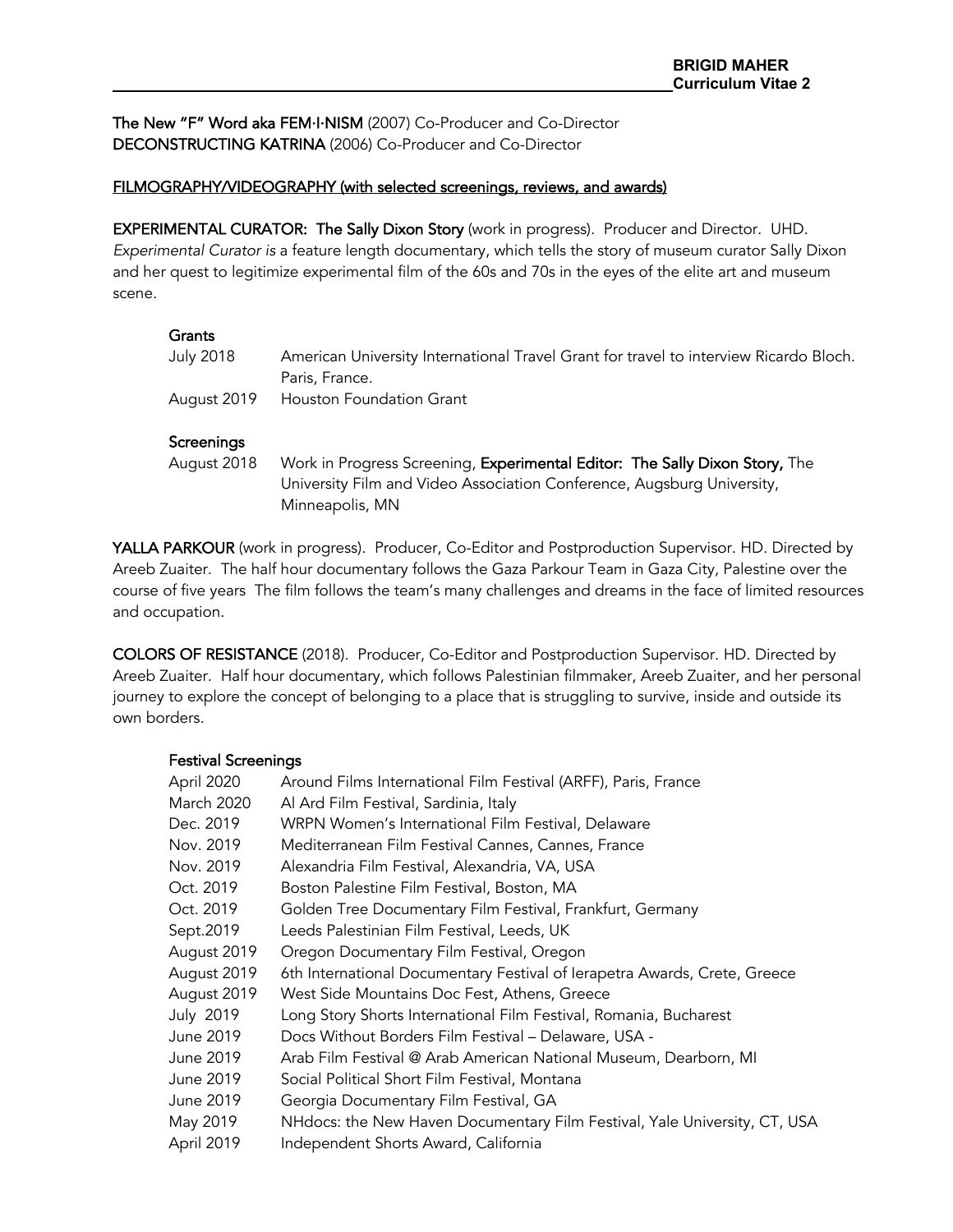#### **Nominations**

Lunenburg Doc Fest, Nova Scotia, Canada International Women's Film Festival, Orlando.

## Awards

Colorado International Activism Film Festival, Denver, CO Spotlight Documentary Film Awards, Georgia London Independent Film Awards, London, UK

THE MAMA SHERPAS (2015). Producer and Director. HD. *The Mama Sherpas* is a feature-length documentary that will provide a personal glimpse into what midwives can bring to the birthing process in the hospital system. The film is executively produced by Ricki Lake and Abby Epstein and distributed by Bond Influence.

## SVOD Platform

Spring 2016 Sundance Doc Club

### VOD Platforms

iTunes, VUDU, GooglePlay, Amazon Instant and VHX

## Theatrical Screenings

| Nov. 2015   | Motorco Music Hall                |
|-------------|-----------------------------------|
| Oct. 2015   | Varsity Theater, Davis, CA        |
| Sept. 2015  | Plaza Theatre, Calgary, AB        |
| Sept. 2015  | The Flicks, Boise, ID             |
| Sept. 2015  | Manship Theater, Baton Rouge, LA  |
| August 2015 | The Guild Cinema, Albuquerque, NM |
| August 2015 | SEI Film Center, Denver, CO       |
| August 2015 | Burke Theater, Washington, DC     |
| May 2015    | Aero Theater, Santa Monica, CA    |

#### Community Screenings

| March 2016     | Bethel, CT        |
|----------------|-------------------|
| February, 2016 | Albany, NY        |
| February 2016  | Richmond, VA      |
| February 2016  | Chariton, IA      |
| Jan. 2016      | Iowa City, IA     |
| Jan. 2016      | Wichita, KS       |
| Dec. 2015      | Portland, OR      |
| Dec. 2015      | New York City, NY |
| Nov. 2015      | Springfield, MA   |
| Nov. 2015      | Las Palmas, Spain |
| Nov. 2015      | Rochester, NY     |
| Nov. 2015      | Denver, CO        |
| Nov. 2015      | St. Paul, MN      |
| October 2015   | Park City Utah    |
| October 2015   | Brooklyn, NY      |
| October 2015   | Richmond, VA      |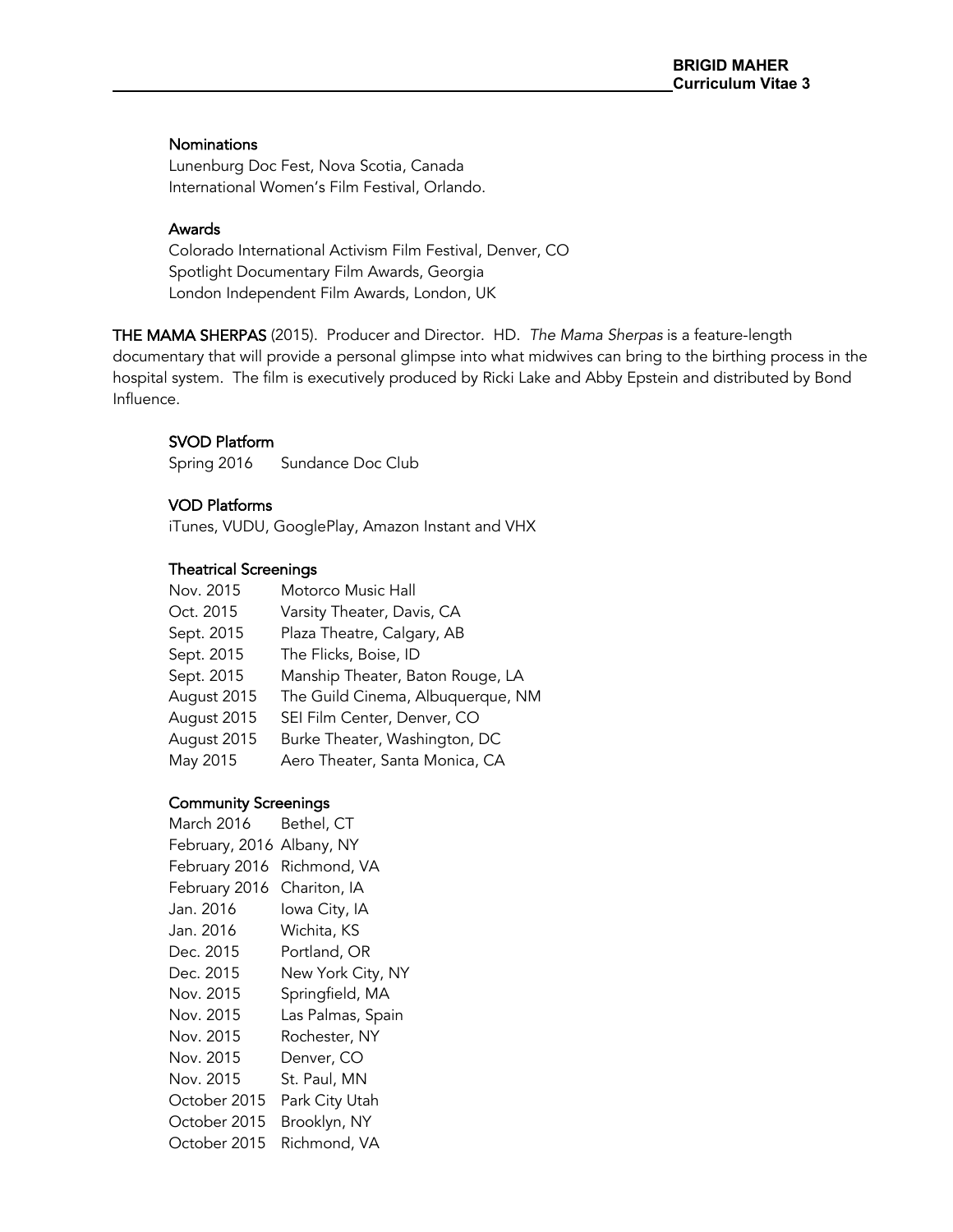| October 2015 Staunton, VA |                                         |
|---------------------------|-----------------------------------------|
| October 2015              | Parker, CO                              |
| October 2015              | Buffalo, NY                             |
| Sept. 2015                | Mansfield, TX                           |
| August 2015               | Browns Summit, NC                       |
| August 2015               | Orange, CA                              |
| <b>July 2015</b>          | Pacific Cultural Center, Santa Cruz, CA |
| <b>July 2015</b>          | Orange, CA                              |
| May 2015                  | University of California, San Francisco |
| June 2015                 | Columbus Public Library, Columbus, GA   |
|                           |                                         |

## Selected Awards

June 2015 American College of Nurse-Midwives Media Award, Annual Meeting, Washington, DC

#### National Reviews

September 2015, Perceptions of Pregnancy September 2015, Bitch Magazine August 2015, About.com July 2015, NONFICS July 2015, The Hollywood Reporter July 2015, Red Carpet Crash

## **Grants**

| August 2014 Coalition for Breech Birth, Ottawa, CA  |
|-----------------------------------------------------|
| October 2013 Lintilhac Foundation, Burlington, VT   |
| October 2012 Humanities Council of Washington, D.C. |

VEILED VOICES (2009). Producer and Director. HD. The hour-long documentary investigates the role of Muslim women leaders in contemporary Islam in the Arab world. Distributed by Typecast Releasing.

## Television Broadcasts

| August 2010+ | Al Jazeera Network (Middle East and North Africa). Ongoing.                                                                                                                |
|--------------|----------------------------------------------------------------------------------------------------------------------------------------------------------------------------|
| June 2010+   | Free Speech TV (DISH Network and Direct TV and part-time on 200 cable affiliates in 39                                                                                     |
|              | states). Broadcasts to 35 million U.S. homes. Ongoing.                                                                                                                     |
| March 2010+  | Public Television Syndication: Broadcast throughout the United States: 322 telecasts,                                                                                      |
|              | 176 stations, reaching 181+ million potential audience and 70+ million potential                                                                                           |
|              | households. Ongoing.                                                                                                                                                       |
| March 2010   | Simulcast on LinkTV (DirectTV and Dish Network) and Bridges TV (cable and Fios in 29<br>markets) at 8:30 p.m. (EST) for International Women's Day with repeated broadcasts |
| March 2010+  | Bridges TV. Broadcasts to a potential audience of 4 million viewers in the United States and<br>Canada. Ongoing.                                                           |
| Sept. 2009+  | Link TV (DirectTV and Dish Network). Broadcasts to 32 million U.S. homes. Ongoing.                                                                                         |

## Selected Festivals

| Nov. 2010 | Invited, "Best of Religion Today Film Festival" to tour in select cities in Poland |
|-----------|------------------------------------------------------------------------------------|
| Nov. 2010 | Invited, Middle Eastern Visions II Film Festival, Henry Ford Community College,    |
|           | Dearborn, MI                                                                       |
| Nov. 2010 | Invited, The UTSC Arab Film Festival, Toronto, Canada                              |
|           | October 2010 Juried, Religion Today Film Festival, select cities, Italy            |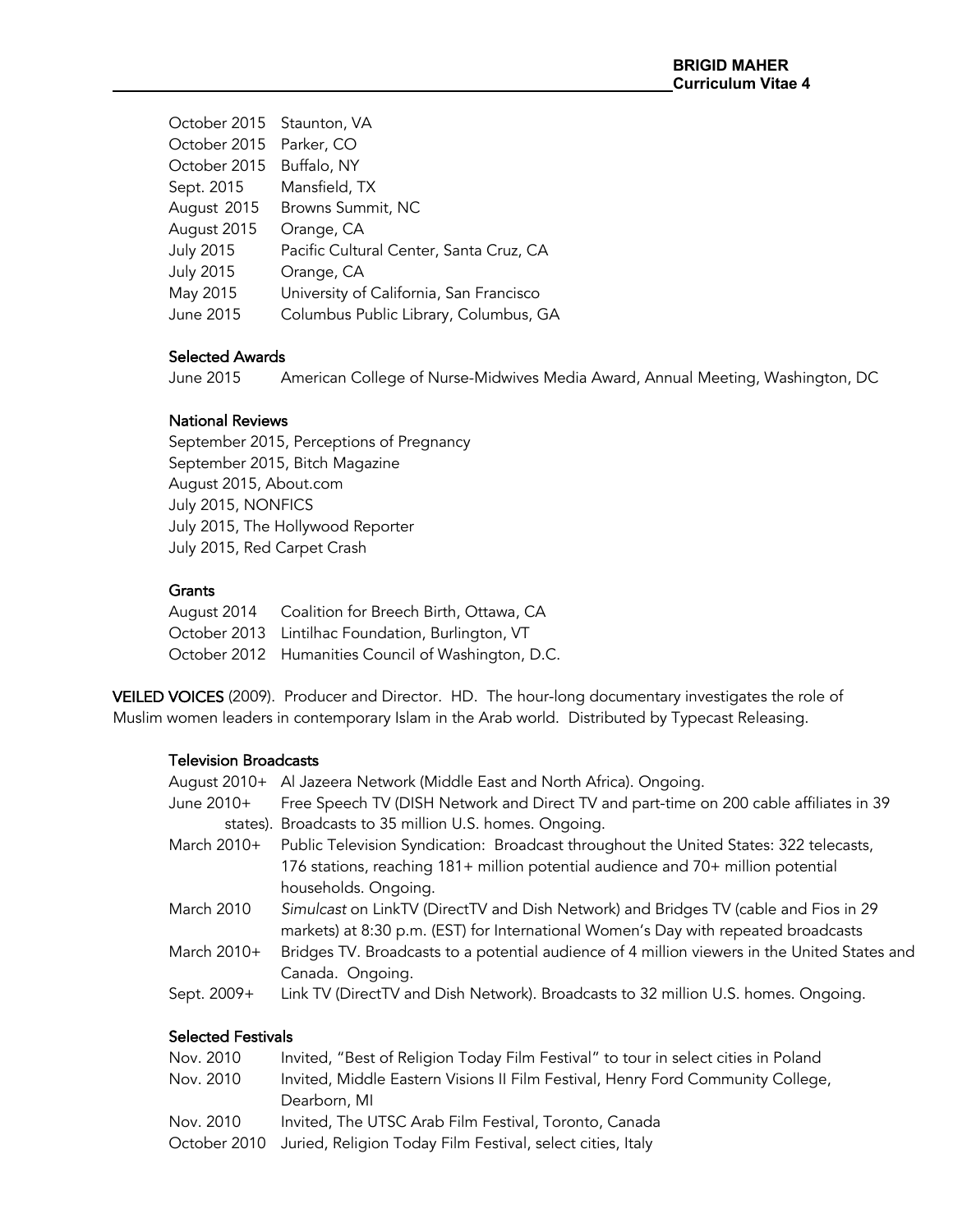| <b>July 2010</b> | Juried, Islamic Society of North America's Film Festival and Annual Conference,       |
|------------------|---------------------------------------------------------------------------------------|
|                  | Chicago, IL                                                                           |
| April 2010       | Juried, Al Jazeera International Documentary Festival, Doha, Qatar                    |
| March 2010       | Juried, Women of Color Arts and Film Festival, Atlanta, GA                            |
| March 2010       | Juried, Los Angeles International Women's Film Festival, CA                           |
| March 2010       | Juried, Women's International Film and Arts Festival, Miami, FL                       |
| Nov. 2009        | Curated, Middle East Association Film Fest, Boston, MA                                |
| Nov. 2009        | Juried, New Orleans Middle East Film Festival, New Orleans, LA                        |
| Oct. 2009        | Juried and International Premiere, International Festival of Muslim Cinema "Golden    |
|                  | Minbar", Kazan, Russia                                                                |
| <b>July 2009</b> | Juried and Sneak Preview, Islamic Society of North America's Film Festival and Annual |
|                  | Conference, Washington, DC                                                            |
|                  |                                                                                       |

# Selected Awards

|              | October 2010 Religion Today Festival, Italy. Nominated for two awards at the festival: One in the |
|--------------|---------------------------------------------------------------------------------------------------|
|              | Official Documentary Competition" decided by an International Jury and "Women"                    |
|              | and Religion" decided by a popular jury.                                                          |
| October 2009 | International Festival of Muslim Cinema "Golden Minbar", Kazan, Russia                            |
|              | Received "Special Prize for Spectator Sympathies"                                                 |

# Selected Screenings

| March 2013               | Invited, Saint Lawrence University, Canton, New York                                                                                                       |
|--------------------------|------------------------------------------------------------------------------------------------------------------------------------------------------------|
| June 2011                | Invited, El Sawy Cultural Wheel, Cairo, Egypt                                                                                                              |
| April 2011               | Invited, Islamic Studies Center, Harvard University, Cambridge, MA                                                                                         |
| March 2011               | Invited, Women in Islam, New York, NY                                                                                                                      |
| March 2011               | Invited, U.S. Consulate, Casablanca, Morocco                                                                                                               |
| February 2011            | Invited, United States Institute of Peace, Washington, DC                                                                                                  |
| Dec. 2010                | Invited, Faithworks Inaugural Documentary Screening, Johannesburg South Africa                                                                             |
| October 2010             | Invited, Duke University, Durham, NC                                                                                                                       |
| Sept.2010                | Invited, Marist College, Poughkeepsie, NY                                                                                                                  |
| April 2010               | Invited, Muslim Film Festival, Virginia Commonwealth University, Richmond, VA                                                                              |
| April 2010               | Invited, New School, New York, NY                                                                                                                          |
| April 2010               | Invited, 9th Annual Critical Islamic Reflections Conference, Yale University, New Haven,<br><b>CT</b>                                                      |
| April 2010               | Invited, The Colorado College, Colorado Springs, CO                                                                                                        |
| March 2010<br>March 2010 | Invited, "Scribe Video Center Producers' Forum" International House, Philadelphia, PA<br>Invited, Middle East Institute, Columbia University, New York, NY |
| February 2010            | Invited, Human Rights Film Series, University of California, Merced, CA                                                                                    |
| Nov. 2009                | Invited, George Mason University, Middle East Film Club, Arlington, VA                                                                                     |
| October 2009             | Invited, Conference: Women, Leadership, and Mosques: Contemporary Islamic<br>Authority, Oxford University, UK                                              |
| <b>Distribution</b>      |                                                                                                                                                            |
| August 2010              | TVF International. Exclusive agreement for distribution in all territories not covered by                                                                  |

| June 2010  | previous distribution agreements.<br>Al Jazeera Network. Exclusive agreement for distribution in the Middle East and North |
|------------|----------------------------------------------------------------------------------------------------------------------------|
|            | Africa.                                                                                                                    |
| March 2010 | Released to home video by Typecast Releasing/Arab Film Distribution                                                        |
| Dec.2009   | Public Television distribution through the National Education Television Association                                       |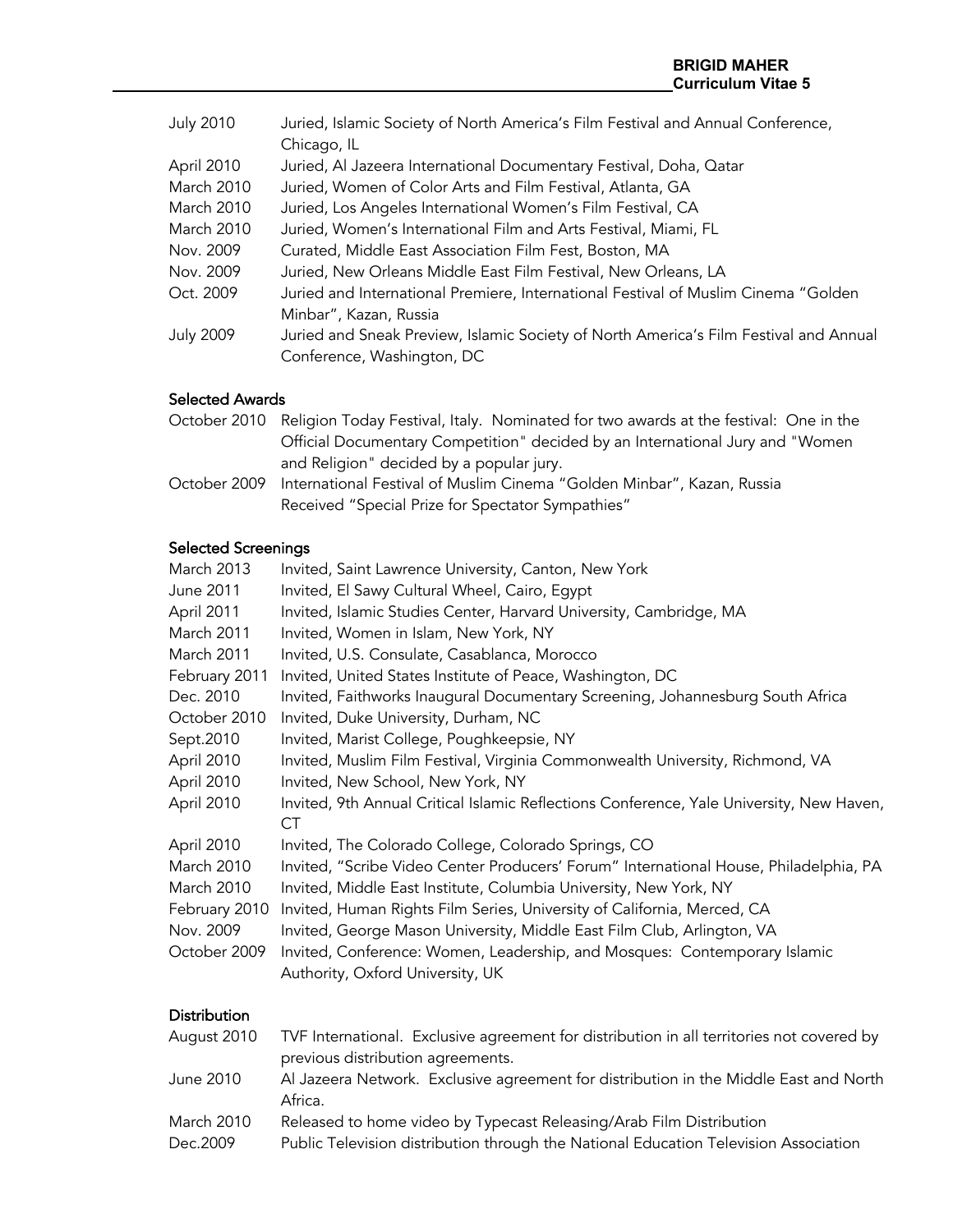Dec. 2009 Participated in the Dubai Film Market as part of the Dubai International Film Festival, UAE June 2009 Typecast Releasing/Arab Film Distribution. Exclusive agreement for domestic

#### Press/Reviews

distribution.

| January 2011     | Review, Video Librarian (print)                                                        |
|------------------|----------------------------------------------------------------------------------------|
| Nov. 2010        | Interview and panel member, Living Islam in America on Mhz Networks (broadcast on      |
|                  | Dish Network and cable stations in the DC area)                                        |
| Sept. 2010       | Review, Educational Media Reviews Online (EMRO)                                        |
| August 2010      | Interview, BBC World News America (broadcast and online)                               |
| August 2010      | Article, American Magazine (print and online)                                          |
| August 2010      | Article, Illume Magazine (online)                                                      |
| August 2010      | Interview, Muslimas Oasis (online)                                                     |
| <b>July 2010</b> | Review, Muslimas Oasis (online)                                                        |
| June 2010        | Review, Bitch Magazine (print)                                                         |
| May 2010         | Review, Heeba Magazine (online)                                                        |
| May 2010         | Interview, WGVU Morning Show (public radio)                                            |
| April 2010       | Review, Feminist Review Blog                                                           |
| April 2010       | Review, Elevate Difference (online)                                                    |
| April 2010       | Article, Bainbridge Review (print and online)                                          |
| March 2010       | Review, Digigods Podcast by film critic Wade Major                                     |
| March 2010       | Review, Common Ground News Service, Reprinted by multiple international news sites     |
|                  | including iloubnan (Lebanon), Bikya Masr (Egypt), Daily News Egypt, Pakistan Christian |
|                  | Post, Daily Mail News (Pakistan), World News Network, and States Times (U.S.)          |
| March 2010       | Story, Voice of America, English (international radio)                                 |
| March 2010       | Review, BlogHer (online)                                                               |
| February 2010    | Interview. Islam Online Radio (international)                                          |
| February 2010    | Interview. Voices in Our World Radio show (national)                                   |
| January 2010     | Mention, Sacramento Bee                                                                |
| Sept. 2009       | Review, Muslimah Media Watch (online)                                                  |
| Sept. 2010       | Blog, The Chicago Reader                                                               |
| Sept. 2010       | Story, The Kitsap Sun (online) The Bainbridge Review (printed)                         |
| May 2009         | Interview, Voice of American, Urdu (international radio)                               |
| March 2007       | Article, American Weekly (Print and Online)                                            |

#### Select Permanent Collections

(Held in over 50 university libraries and over 100 public libraries in the United States.) American University, American University in Cairo, Capital University, Carleton College, University of California (Merced), University of California (Santa Barbara), University of Cincinnati, Colorado College, Columbia University, Cornell University, Dalhousie University (Canada), Davidson College, University of Denver, University of Florida, Department of Foreign Affairs (Canada), DePauw University, Dickinson College, Duke University, Elon University, George Washington University, George Mason University, Grinnell College, University of Iowa, Harvard University, Henry Ford Community College, High Point University, Houston Community College System, James Madison University, Johnson County Community College Library, Marist College Library, University of Maryland, University of Michigan, University of Minnesota, University of Montana, Niagara University, College of New Jersey, University of North Carolina (Chapel Hill), North Carolina State University, Northwestern University (Qatar Library), Northampton County Area Community College, Northeastern University, Nova Southeastern University,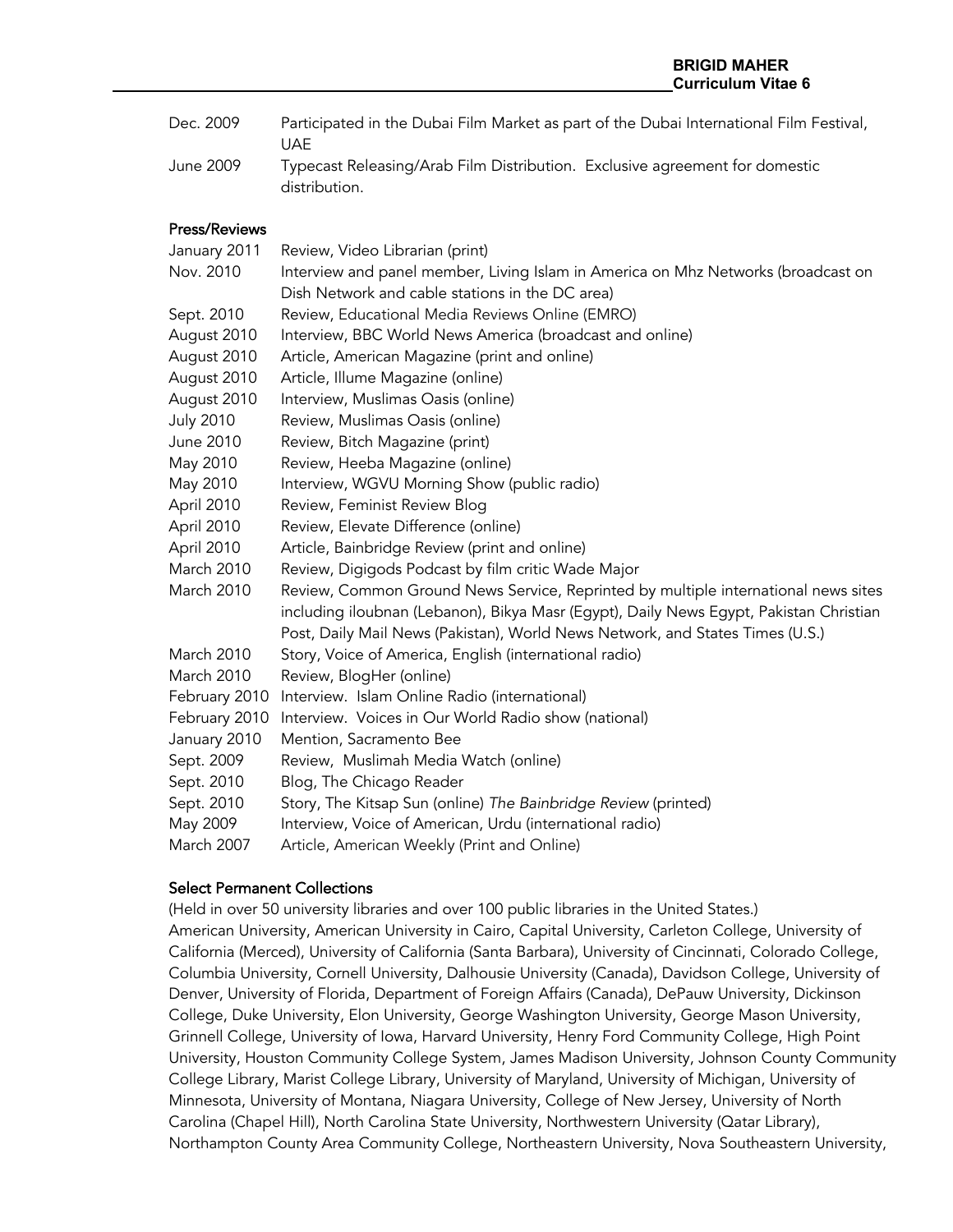#### **BRIGID MAHER Curriculum Vitae 7**

Oklahoma State University, University of Ottawa, University of Pennsylvania, Pomona College, Princeton University, University of Queensland (Australia), University of Richmond, Rutgers University, Saint Joseph University, University of San Francisco, Stanford University, SUNY College in Brockport, Tarrant County College, University of Texas, Texas A & M, University of Toronto at Scarborough, Tufts University, United States Naval Academy, University of Washington, Western Michigan University, Willamette University, University of Wisconsin, Yale University, York University

## **Presentations**

| April 2010 | Presentation at Colorado College, Colorado Springs                                               |
|------------|--------------------------------------------------------------------------------------------------|
|            | February 2010 Presentation at Islam, Muslims and the Media Symposium, Michigan State University, |
|            | East Lansing                                                                                     |
| Nov. 2009  | Presentation at United States Institute of Peace, Washington, DC                                 |
| Sept. 2009 | Presentation at Chai Time, Potomac, MD                                                           |
|            |                                                                                                  |

## **Grants**

| Spring 2008 | Faculty Development Award, American University, Washington, DC |
|-------------|----------------------------------------------------------------|
| Spring 2006 | Development Grant from Humanities Council of Washington, DC    |
| Spring 2006 | Faculty Development Award, American University, Washington, DC |

SHEIKHA STORIES (2009). Producer and Director. HD. 36 minutes. The compilation DVD contains five short films about Muslim women leaders and institutions that support women in the Arab world. Titles include: *The Modern Sheikha, Magda's Calling, Socratic Sheikha, Ladies of Brilliance* and *Mosque of Light.*

| March 2010  | Released to home video by Typecast Releasing with Veiled Voices                           |
|-------------|-------------------------------------------------------------------------------------------|
| Nov. 2009   | Middle East Association Film Fest, Boston, MA                                             |
| Sept. 2009  | Shorts premiered on LinkTV website                                                        |
| August 2009 | Distributed on DVD by Arab Film Distribution as an individual title for institutional use |

FAIR USE AND FREE SPEECH (2006). Producer and Director. DVCAM. The seven-minute documentary is a follow up video to *Stories Untold*. The video discusses what happened after the release of the Documentary Filmmakers' Statement of Best Practices in Fair Use, which was produced by the Center for Social Media in the School of Communication at American University. The Rockefeller Foundation funded the project. Four thousand copies have been produced for distribution in a range of events, some of which are listed below.

#### Selected Conference and Festival Screenings

| June 2007   | "Fair use," Internet & Society Conference, Berkman Center for Internet and Society,     |
|-------------|-----------------------------------------------------------------------------------------|
|             | Harvard University, Cambridge, MA                                                       |
| June 2007   | OneWorld's Peer Training--Demystifying Fair Use, Washington, DC                         |
| May 2007    | "Fair Use and Free Speech: Operationalizing the Best Practices Model Among              |
|             | Documentary Filmmakers," User Rights in the UGC Era: Media Literacy, Copyright, and     |
|             | Fair Use, International Communications Association Annual Conference, San Francisco, CA |
| March 2007  | "Fair Use and Copyright," Society for Cinema and Media Studies Annual Conference,       |
|             | Chicago, IL                                                                             |
| Nov. 2006   | Copyright and Fair Use Panel, International Documentary Festival at Amsterdam (IDFA)    |
| Oct. 2006   | Media Literacy and Copyright Workshop, Action Coalition for Media Education,            |
|             | Burlington, VT                                                                          |
| Sept. 2006  | Panel on Copyright and Fair Use, Independent Feature Project Market, New York, NY       |
| August 2006 | Panel screening at the UFVA Annual Conference, Chapman University, Orange, CA           |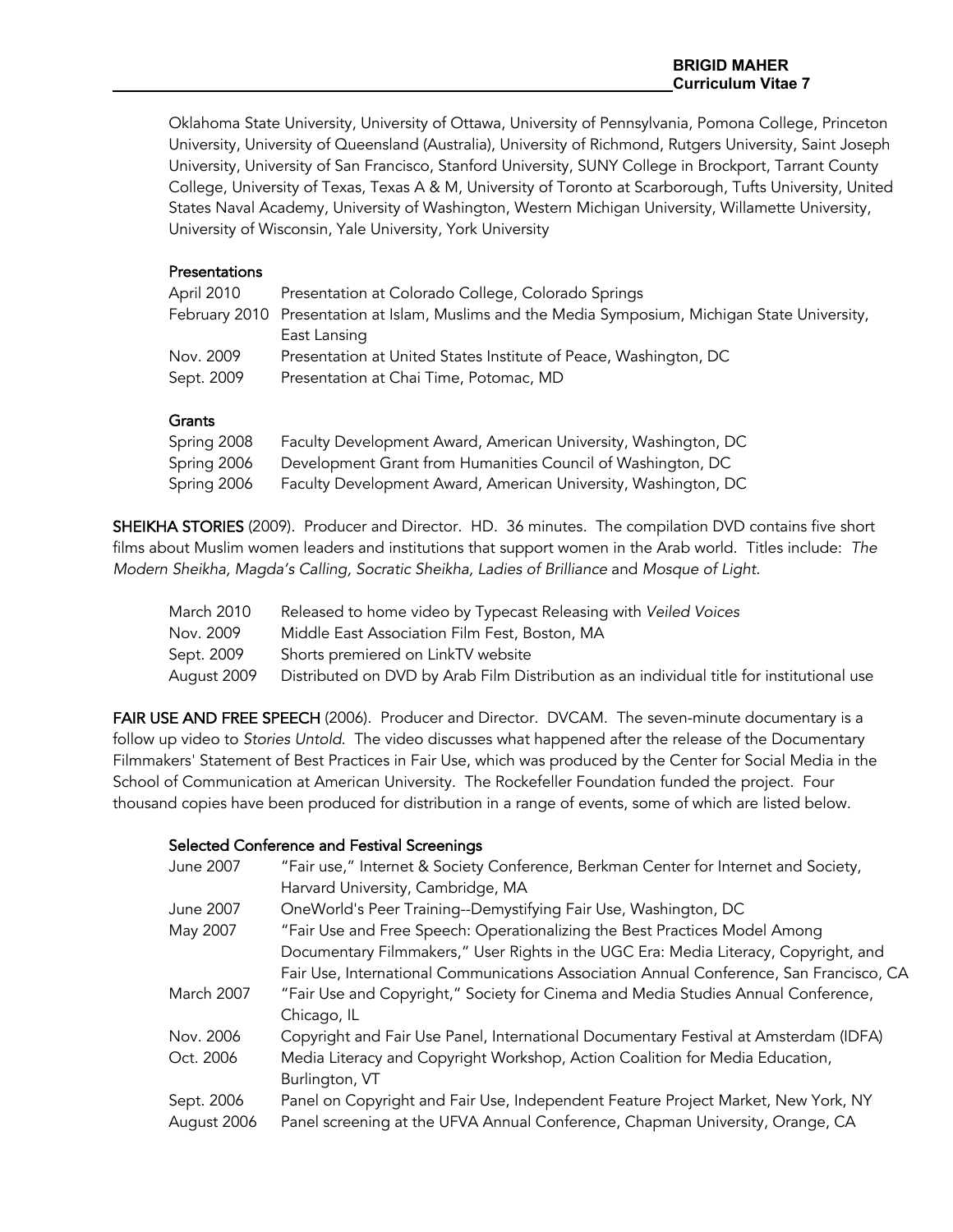A.W.O.L. (2005). Producer, Writer, and Director. DVCAM. The eighteen-minute fictional short about an encounter between an army deserter and a desert family in Iraq, evokes a wealth of cross-cultural ambiguities and tensions generated by the war. Distributed by Third World Newsreel (www.twn.org).

#### Selected Festivals

| March 2010    | Curated, Society for Photographic Education, Women's Film Festival, Philadelphia, PA                                 |
|---------------|----------------------------------------------------------------------------------------------------------------------|
| March 2009    | San Francisco Women's Film Festival's Indie-Fest Online Film Competition. Presented in<br>partnership with IndieFlix |
| Sept. 2007    | Curated, National Museum of Women in the Arts' Festival of Film & Media Arts,<br>Washington, DC                      |
| Sept. 2007    | Juried, Reel Sisters of the Diaspora Film Festival, Brooklyn, NY                                                     |
| May 2007      | Juried, Flying Broom International Women's Film Festival, Ankara, Turkey                                             |
| May 2007      | Juried, Langston Hughes African American Film Festival, Seattle, WA                                                  |
| April 2007    | Curated, French Cultural Center Festival, Cairo, Egypt                                                               |
| March 2007    | Juried, Reel Women International Film Festival, Los Angeles, CA                                                      |
| March 2007    | Juried, Women in Film and Video Film Festival, Vancouver, BC                                                         |
| March 2007    | Juried, DC Independent Film Festival, Washington, DC                                                                 |
| March 2007    | Juried, The Women of Color Arts and Film Festival, Atlanta, GA                                                       |
| March 2007    | Juried, Heritage Film and Video Festival, Greenbelt, MD                                                              |
| February 2007 | Juried, Through Women's Eyes (festival sponsored by UNIFEM), Sarasota, FL                                            |
| February 2007 | Juried, Al Sakia Film Festival, Cairo, Egypt                                                                         |
| February 2007 | Invited, Contemporary Image Collective Cairo, Egypt                                                                  |
| Sept.2006     | Juried, Urban Literary Film Festival, Greensboro, NC                                                                 |
| August 2006   | Invited, Respondent Screening at the UFVA Annual Conference, Chapman University,<br>Orange, CA                       |
| April 2006    | Juried, Brooklyn Arts Council 40th International Film and Video Festival, Brooklyn, NY                               |
| April 2006    | Juried, Bair Bones Independent Film Festival, Muskogee, OK                                                           |
| March 2006    | Juried, Arizona Black Film Showcase, Phoenix, AZ                                                                     |
| March 2006    | Juried, Durango Independent Film Festival, Durango, CO                                                               |
| March 2006    | Juried, Cine Noir Film Festival, Wilmington, NC                                                                      |
| Dec. 2005     | Preview at American University, Washington, DC                                                                       |
| October 2005  | Preview at Notre Dame University, Lebanon                                                                            |
| Awards        |                                                                                                                      |
| April 2006    | Bare Bones Independent Film Festival, Muskogee, OK                                                                   |
|               | Nominated for Best Foreign Film.                                                                                     |
|               | Honorable Mention for Outstanding Works                                                                              |
| March 2006    | Cine Noir Film Festival, Wilmington, NC                                                                              |

*Received 2nd place award for Best Short.*

STORIES UNTOLD (2004). Producer, Director, and Editor. DVCAM. The eight-minute documentary outlines the critical issues that documentary filmmakers face when clearing copyrights to distribute their work. The project was produced by the Center for Social Media in the School of Communication at American University and funded by The Rockefeller Foundation. Two thousand copies have been produced for distribution in a range of events, some of which are listed below.

## Selected Conference and Festival Screenings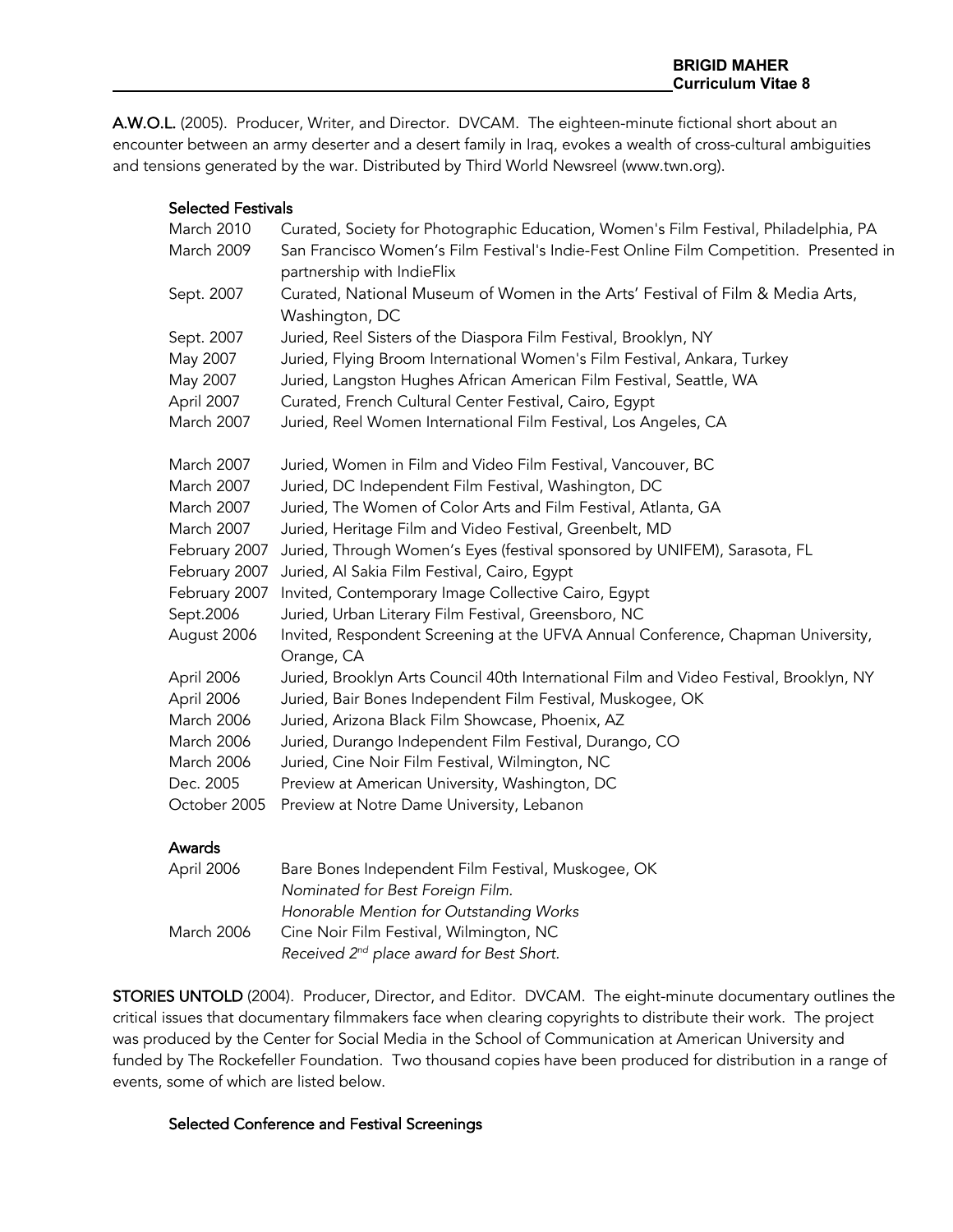| March 2006        | "Fair Use for Filmmakers," Take the Law into Your Own Hands panel, South by        |
|-------------------|------------------------------------------------------------------------------------|
|                   | Southwest Film Festival, Austin, TX                                                |
| <b>March 2006</b> | National Alliance for Media Arts and Culture Online Salon, Copyright and Fair Use  |
|                   | (Online).                                                                          |
| Sept. 2005        | International Council on Archives, Panel Discussion (location)                     |
| August 2005       | Respondent Screening and Panel Screening at the UFVA Annual Conference (location)  |
| August 2005       | Visible Evidence Conference VII, screened as Part of a Panel Discussion, Montreal, |
|                   | Canada                                                                             |
| June 2005         | SilverDocs Film Festival Screened as part of a panel discussion, Silver Spring, MD |
| April 2005        | Tribeca Film Festival, Screened as part of a panel discussion, New York, NY        |
| April 2005        | Hot Docs!, Screened as part of a panel discussion, Toronto, Canada                 |
| Dec. 2004         | DVD distributed to 2000 institutions across the U.S.                               |
| Nov. 2004         | Premiere of the documentary at the Washington College of Law, Washington, DC       |
|                   |                                                                                    |

THE KING, THE LAWYERS, AND THE CHEESE (2003). Producer and Director. DVCAM The 45-minute documentary follows an underground artist's legal fight against Kraft Foods to keep his nom de plume.

## Selected Festivals

| Dec. 2004    | Juried, Portland Underground Film Festival                                 |
|--------------|----------------------------------------------------------------------------|
| May 2004     | Juried, DC Underground Film Festival                                       |
| April 2004   | Curated, Independent Film Showcase, Local Cable Station in Minneapolis, MN |
| March 2004   | RAWK Show, Austin, TX                                                      |
| Nov. 2003    | Juried, Detroit Docs Festival, Detroit, MI                                 |
| October 2003 | Invited, Appetite for Distraction Festival, Chicago IL                     |
| Sept. 2003   | Invited, Banned Book Week, Illinois State University, Normal, IL           |
| August 2003  | Juried, Chicago Underground Film Festival, Chicago, IL                     |
|              |                                                                            |

## Press/Reviews

August 2003 Review: Jonathan Rosenbaum, The Chicago Reader

ADRIFT IN THE HEARTLAND (2002). Producer, Writer, and Director. 16mm A feature film about a young Palestinian woman and an African American woman who overcome their stereotypes to form a friendship through jazz and classic movies.

## Selected Festivals

| May 2008          | Juried, Langston Hughes African American Film Festival, Seattle, WA             |
|-------------------|---------------------------------------------------------------------------------|
| <b>March 2008</b> | Juried, Arizona Black Film Showcase, Phoenix, AZ                                |
| <b>March 2008</b> | Juried, Cine Noir Film Festival, Wilmington, NC                                 |
| <b>July 2005</b>  | Invited, Gene Siskel Film Center, Chicago, IL                                   |
| May 2004          | Juried, Girl Fest, Honolulu, HI                                                 |
| March 2003        | Juried, Women of Color Film Festival, Berkeley, CA                              |
| Sept. 2002        | Invited, Crossing Boundaries Festival, Des Moines, IA                           |
| August 2002       | Honorable Mention, UFVA Juried Screening, 2002 Conference (location?)           |
| <b>March 2002</b> | Invited, Wednesday Night Screening Series, Columbia College, Chicago, IL        |
| January 2002      | Invited, Featured Chicago Artist, Gene Siskel Film Center, Chicago, IL          |
| March 2001        | Invited, City of Chicago, Harold Washington Library, Celebration of Arab Cinema |
| Nov. 2000         | Invited, City of Chicago, Chicago Cultural Center, Arab Heritage Month          |

#### Awards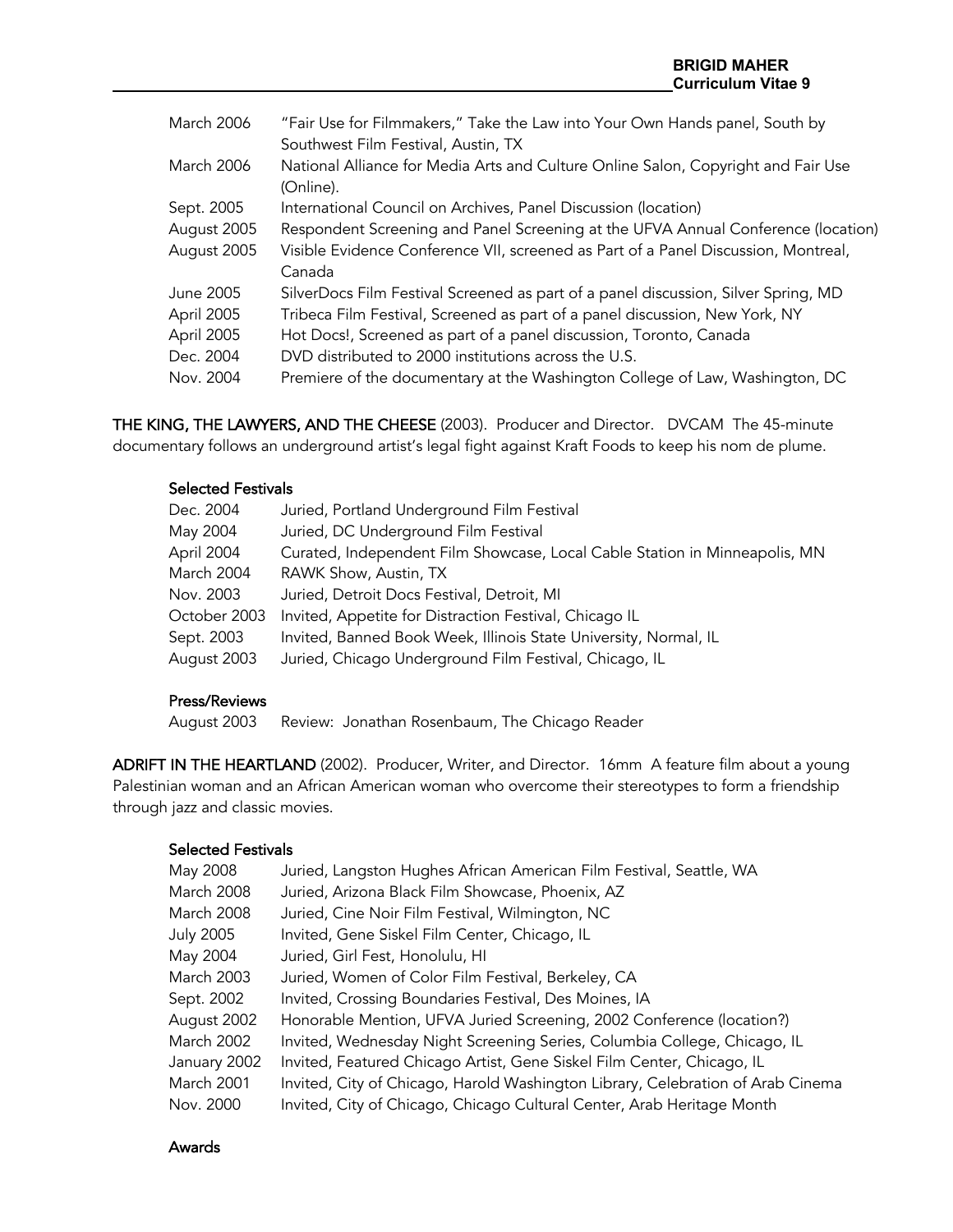| March 2008 | Cine Noir Film Festival, Wilmington, NC      |
|------------|----------------------------------------------|
|            | 2 <sup>nd</sup> Place Award for Best Feature |

#### Press/Reviews

| Jan. 2002 | Review: Fred Camper, The Chicago Reader  |
|-----------|------------------------------------------|
| Nov.2000  | Article: Cara Jepsen, The Chicago Reader |

#### NEW MEDIA/GRAPHICS

A MOSQUE OF HER OWN (2015). Interactive Documentary. Executive Producer and Creative Director (in collaboration with Nick Ray and Meng Wang). The interactive documentary (i-Doc) explores an all women mosque in the Hui community of Kaifeng, China.

#### Selected Exhibitions

| Nov. 2014   | iDEAs Exhibit, International Digital Media Arts Association Annual Conference, Utah   |
|-------------|---------------------------------------------------------------------------------------|
|             | Valley University, UT                                                                 |
| August 2014 | University Film and Video Association Annual Conference, Montana State University, MT |

#### Selected Awards

August 2014 Honorable Mention, Peer Reviewed Jury. University Film and Video Association Annual Conference, Montanan State University, MT

FRAMED FAMILY (2012). Co-Producer and Co-Director. New media installation. The framed, "cinemagraph", installation explores the private side of family portraits.

#### Selected Exhibitions

Nov. 2012 Juried, International Digital Media Arts Association Conference, Miami, FL August 2012 University Film and Video Association Annual Conference, Columbia College, IL

#### Selected Awards

Nov. 2012 Award of Merit. Juried, International Digital Media Arts Association Conference, FL

TONGUE TIES (2008). Producer and Director. Interactive installation. The installation explores Brigid's discovery of her biological past through her son's daily development.

#### Selected Exhibitions

Nov. 2008 Juried, International Digital Media Arts Association Conference, Savannah, GA August 2008 University Film and Video Association Annual Conference, Colorado College, CO

The New "F" Word aka FEM·I·NISM (2007). Co-Producer and Co-Director. New media installation. The installation explores the changing definition of feminism across generations and ethnic backgrounds.

#### Selected Exhibitions

| March 2008  | Visions in Feminism Conference, American University, Washington, DC                 |
|-------------|-------------------------------------------------------------------------------------|
| Nov. 2007   | Juried, International Digital Media Arts Association Conference, Philadelphia, PA   |
| Sept. 2007  | Juried, National Museum of Women in the Arts' Festival of Film & Media Arts,        |
|             | Washington, DC                                                                      |
| August 2007 | University Film and Video Association Annual Conference, University of North Texas, |
|             | Denton, TX                                                                          |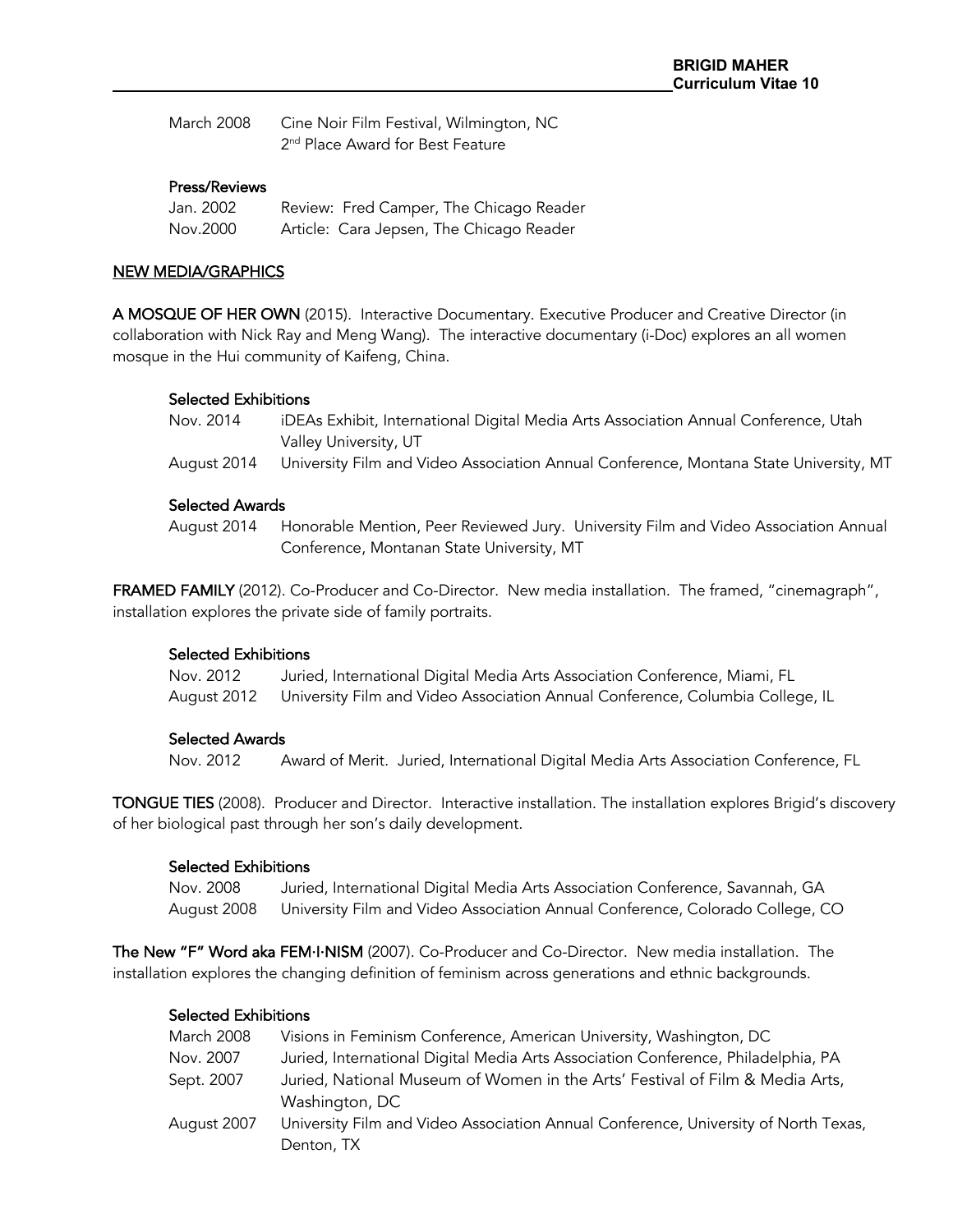DECONSTRUCTING KATRINA (2006). Co-Producer and Co-Director. New media installation. The five-panel video installation investigates the messages produced by mainstream media-makers during the disaster through examples from newspapers, magazines, television and the web.

## Selected Exhibitions

August 2006 University Film and Video Association Annual Conference, Chapman University, CA April 2006 Juried, International Digital Media Arts Association Conference, Miami University, OH

#### EXTERNAL LEADERSHIP

November 2018 to November 2022 Board Member, CILECT North America

October 2016 to December 2017 President, International Digital Media Arts Association

Spring 2014 to Spring 2016 Co-Executive Editor, Journal of Media Arts and Practice

August 2015 to August 2017 Conference VP, University Film and Video Association Annual Conference

#### INTERNAL LEADERSHIP

Greenberg Fellow August 2018 to present Center for Teaching, Research and Learning

May 2016 to present Director, Film and Media Arts Division, School of Communication at American University

May 2017 to September 2018 Director, Community Voice Project, School of Communication at American University

May 2015 to Dec. 2016 Co-Director of the Center for Media and Social Impact, School of Communication at American University

May 2012 to April 2016 Associate Director, Film and Media Arts Division, School of Communication at American University

#### PUBLISHED PAPERS AND REVIEWS

- Fall 2014 Contributed to section, "Ethnographic Film and the Emerging i-Doc" to Chapter, "New Storytellers: Documentary Filmmaking in the 21st Century" for the book *The 21st Century Film and TV School*, published by CILECT. Accepted.
- Spring 2013 "Emotional Multiplicities in Multi-sourced Work," D|N|A Symposium Conference Journal. Online.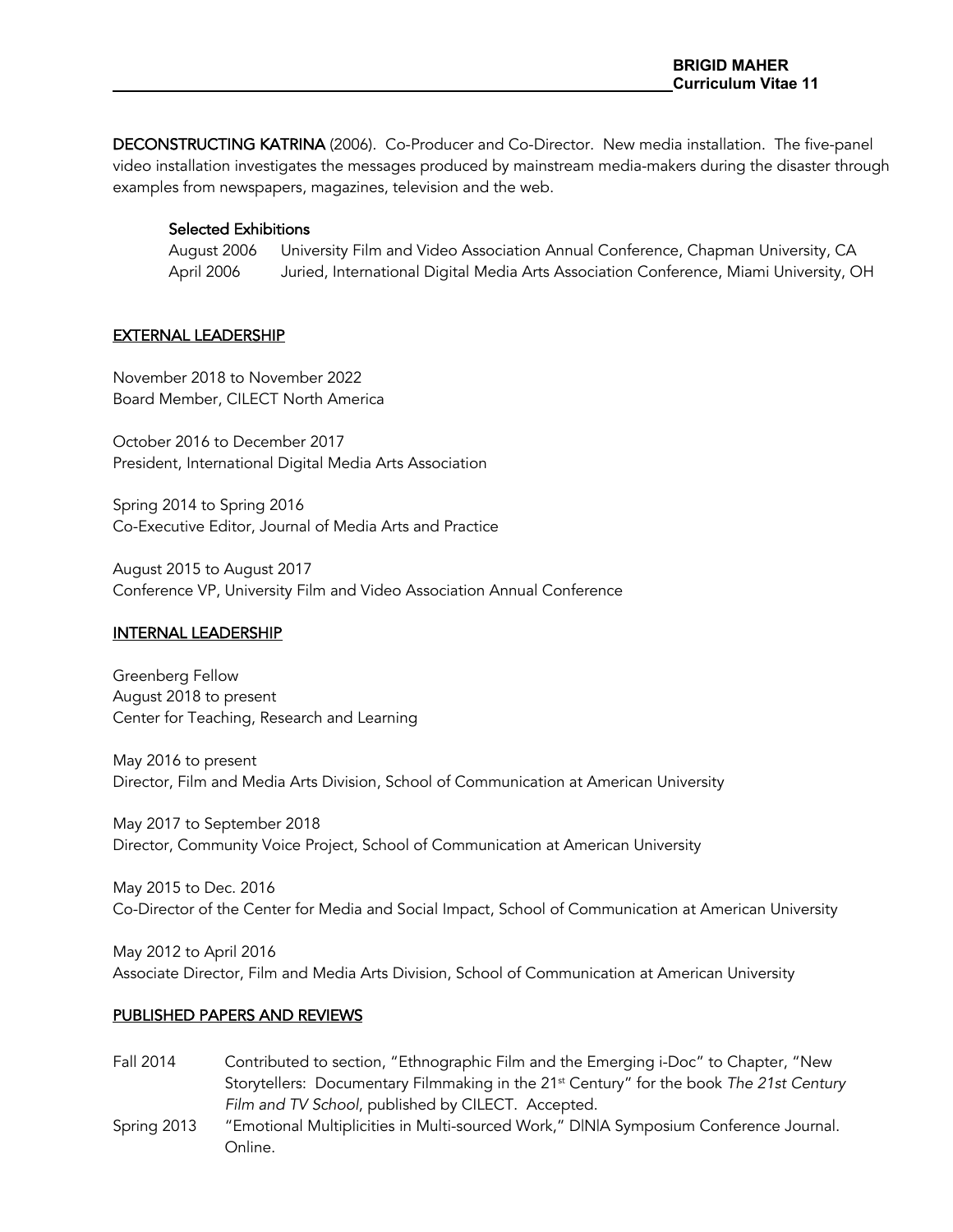| Fall 2010        | Published "What is Smart Montage?," International Digital Media Arts Association Journal,                                               |
|------------------|-----------------------------------------------------------------------------------------------------------------------------------------|
|                  | Volume 7.1. Print and Online                                                                                                            |
| Sept. 2010       | Published, "Out of the Ash Cloud: An Al Jazeera Festival Premiere," Women's Media                                                       |
|                  | Center, Online.                                                                                                                         |
| <b>July 2010</b> | Published, Viewpoints: The State of the Arts in the Middle East: Volume V. The Middle East<br>Institute. Online.                        |
| Nov.2008         | "New Distribution and Narrative Shifts in Time and Place," CILECT Congress 2008,                                                        |
|                  | Conference Materials, Beijing, China. Print and Online.                                                                                 |
| Nov. 2007        | Published, "Visual Literacy in the Vertical Age," International Digital Media Arts Association<br>Journal, Volume 4.2. Print and Online |
| Winter 2005      | Review for UFVA Journal. "With a Crooked Stick—The Films of Oscar Micheaux," Indiana                                                    |
|                  | University Press, edited by Ronald Green. Journal of Film and Video, Volume 57, No. 4: 49-50.                                           |

# GUEST LECTURER/PRESENTER/PANEL PARTICIPANT

Print.

| August 2019 | Paper Presenter, The Impact of Sally Dixon, The University Film and Video Association                                                                                                                                                                                                           |
|-------------|-------------------------------------------------------------------------------------------------------------------------------------------------------------------------------------------------------------------------------------------------------------------------------------------------|
|             | Conference, Augsburg University, Minneapolis, MN                                                                                                                                                                                                                                                |
| August 2019 | Work in Progress Screening, Experimental Editor: The Sally Dixon Story, The University Film                                                                                                                                                                                                     |
|             | and Video Association Conference, Augsburg University, Minneapolis, MN                                                                                                                                                                                                                          |
| June 2019   | Keynote Speaker, The Life and Times of Sally Dixon, Film and Media Roundtable at the<br>American Library Association Conference, Washington, DC                                                                                                                                                 |
| March 2018  | Keynote, College English Association, Middle-Atlantic Group, Washington DC                                                                                                                                                                                                                      |
| Sept. 2017  | Panel Presenter, Diversity and Storytelling in Emerging Media                                                                                                                                                                                                                                   |
|             | Escape Velocity, Washington DC                                                                                                                                                                                                                                                                  |
| August 2017 | Workshop Member, Chairs Workshop in Fostering Diversity and Inclusion in Film Programs,<br>The University Film and Video Association Conference, California State University, Los<br>Angeles                                                                                                    |
| August 2017 | Panel Presenter, Going in Reverse - A Forum on Race, Class & Gender on Campus,                                                                                                                                                                                                                  |
|             | The University Film and Video Association Conference, California State University, Los<br>Angeles                                                                                                                                                                                               |
| August 2017 | Panel Presenter, Teaching Directing and Inclusion in an Editing Class,                                                                                                                                                                                                                          |
|             | The University Film and Video Association Conference, California State University, Los<br>Angeles                                                                                                                                                                                               |
| May 2017    | Panel Presenter at Humanitini: How Local Universities are Jumpstarting Creative Industries.                                                                                                                                                                                                     |
|             | Humanities Council of Washington, DC.                                                                                                                                                                                                                                                           |
| Nov. 2016   | Panel Presenter on Documentary Production, ScriptDC, Washington DC                                                                                                                                                                                                                              |
| Nov. 2015   | Panel Presenter on Documentary Development, ScriptDC, Washington DC                                                                                                                                                                                                                             |
| August 2015 | Panel Presenter, Storytelling Designed for Social Impact: Narrative, Strategy, and                                                                                                                                                                                                              |
| Nov. 2014   | Evaluation, The University Film and Video Association Conference, Washington DC<br>Keynote, "Burning Issues in Digital Media", Co-presented with Professor Jennifer Proctor<br>(University of Michigan, Dearborn). International Digital Media Arts Association Annual<br>Conference, Orem, `UT |
| August 2014 | Paper Presenter, "Preserving a Dying Culture in iDocs," The University Film and Video<br>Association Conference, Bozeman, MT                                                                                                                                                                    |
| August 2012 | Panel Moderator and Presenter, "Disrupting Traditional Models", The University Film and<br>Video Association Conference, Chicago, IL                                                                                                                                                            |
| March 2012  | Online Guest Lecturer, Documentary Workshop in Cairo, Egypt sponsored by the American<br>Embassy in Egypt and the U.S. Department of State                                                                                                                                                      |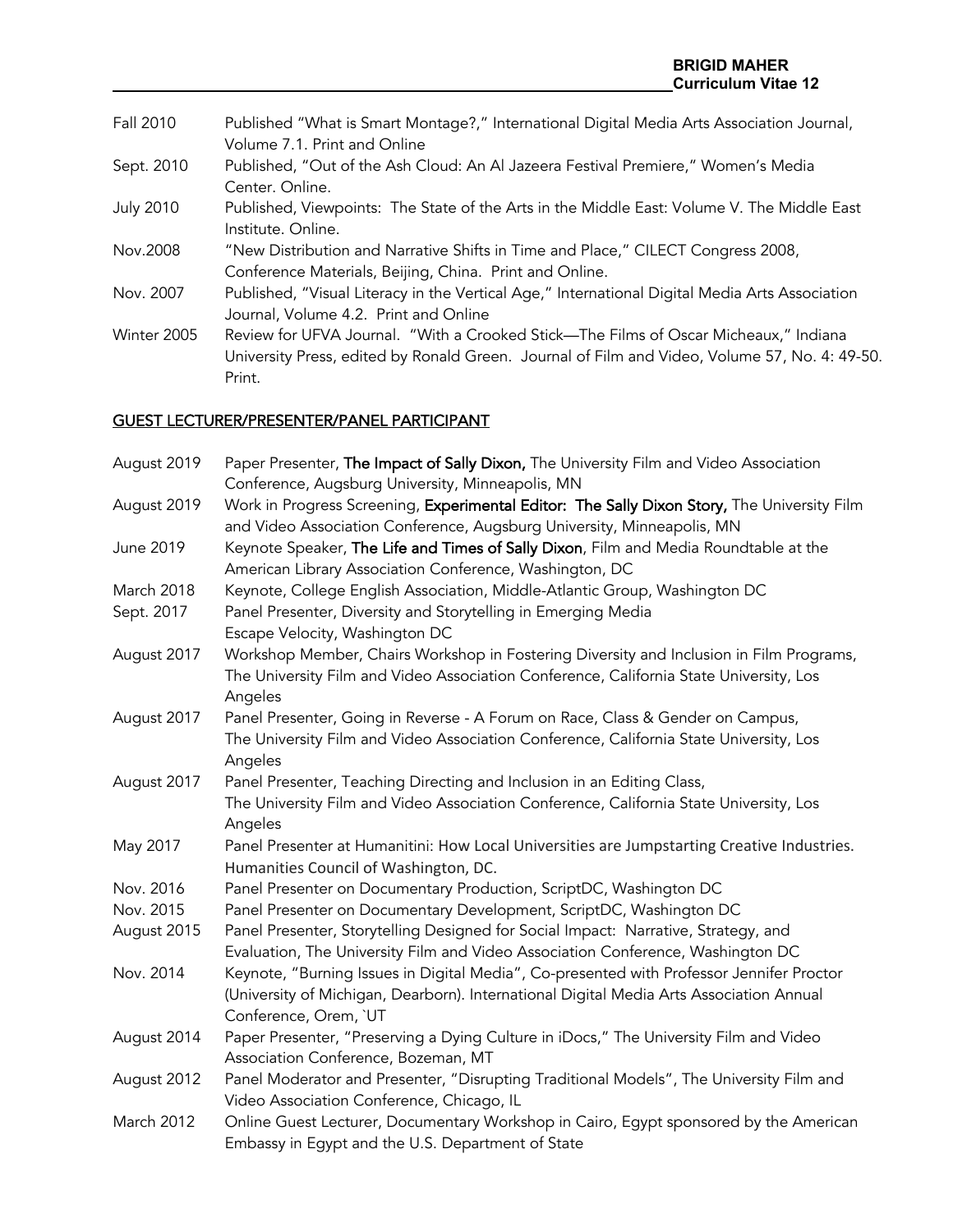| June 2011        | Guest Lecturer, Documentary Workshops in Egypt sponsored by the American Embassy in          |
|------------------|----------------------------------------------------------------------------------------------|
|                  | Egypt and the U.S. Department of State                                                       |
| May 2011         | Keynote Presentation for Iraqi Delegation, sponsored by the U.S. Department of State and     |
|                  | the Visitor Exchange Program of World Learning                                               |
| May 2011         | Presenter, "The Smart Kino: New Media Mashes with the Documentary Form", DNA                 |
|                  | Symposium, Concordia University, Montreal, CA                                                |
| March 2011       | Guest Lecturer, Animation Workshop, Casablanca, Morocco                                      |
| August 2010      | Panel Moderator Paper Presenter, "Mobilizing Documentary and Smart Montage," The             |
|                  | University Film and Video Association Conference, Burlington, VT                             |
| February 2010    | Presenter, "Veiled Voices: Deconstructing Representation," Islam, Muslims and the Media      |
|                  | Symposium, Michigan State University, East Lansing, MI                                       |
| Nov. 2009        | Paper Presenter, "What is Smart Montage," International Digital Media Arts Association       |
|                  | Annual Conference, Muncie, IN                                                                |
| August 2009      | Paper Presenter, "Smart Montage: The Mobile Dialectic," The University Film and Video        |
|                  | Association Conference, New Orleans, LA                                                      |
| <b>July 2009</b> | Panel Member, "Defining Islam through the Media," Islamic Society of North America's Film    |
|                  | Festival and Annual Conference, Washington, DC                                               |
| Nov. 2008        | Paper Presenter, "New Distribution and Narrative Shifts in Time and Place," CILECT           |
|                  | Congress, Beijing, China                                                                     |
| March 2008       | Panel Member, Visions in Feminism Conference, American University, Washington, DC            |
| Nov. 2007        | Paper Presenter, "Origins and Present Implications of the Visual Dialectic," International   |
|                  | Digital Media Arts Association Annual Conference, Philadelphia, PA                           |
| Summer 2007      | Paper Presenter, "Philosophical Origins of the Soviet Visual Dialectic," The University Film |
|                  | and Video Association Conference, Denton, TX. Accepted but withdrew due to medical           |
|                  | reasons.                                                                                     |
| Nov.2006         | Paper Presenter, "Visual Literacy in the Vertical Age," International Digital Media Arts     |
|                  | Association Annual Conference, San Diego, CA                                                 |
| Sept. 2006       | Panel Member for Cross Cultural Cinema screening of the Control Room, Arlington Library, VA  |
| August 2005      | Panel Member for Creative Clearance Consequences at University Film and Video Association's  |
|                  | Annual Conference, Chicago, IL                                                               |
| Spring 2005      | Fulbright Senior Scholar, Notre Dame University, Lebanon                                     |
| August 2003      | Moderator, Panel on the future of documentaries, Chicago Underground Film Festival, IL       |
| Fall 2002        | Panel Member at Crossing Boundaries Festival, Des Moines, IA                                 |
| Fall 2000        | Panel Member at RAWI Writer's/Human Rights Symposium in Chicago, IL                          |
| Fall 1999        | Panel Member at Chicago International Arab Writers Conference, Chicago, IL                   |

# CONFERENCE/ORGANIZATIONAL WORK

| 2017         | International Digital Media Arts Association, President                                     |
|--------------|---------------------------------------------------------------------------------------------|
| 2016-2017    | University Film and Video Association, Conference Vice President                            |
| Sept. 2016   | Co-Host, Story Movements Convening, Center for Media and Social Impact, American University |
| August 2014- | Conference Host, University Film and Video Association Annual Conference,                   |
| August 2015  | American University, Washington, D.C.                                                       |
| Nov. 2014    | International Digital Media Arts Association, President-Elect                               |
| Summer 2014  | University Film and Video Association, Conference Vice President-Elect                      |
| Nov. 2013-   | Editor, Board Member, International Digital Media Arts Association Journal                  |
| 2017         |                                                                                             |
| Aug. 2014 -  | Panel and Paper Chair for International Digital Media Association Annual Conference         |
| 2017         |                                                                                             |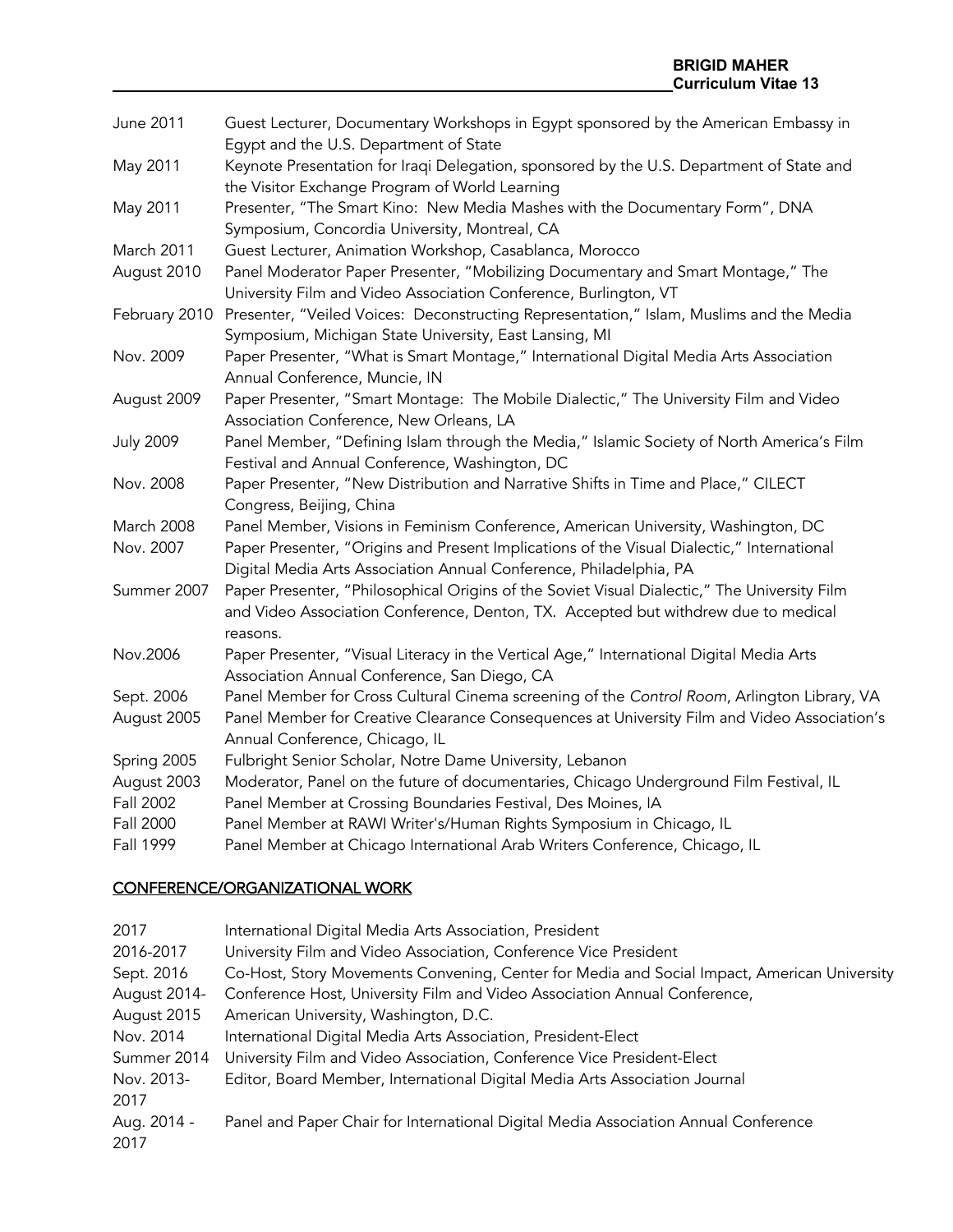| Nov. 2013   | Board Member, International Digital Media Arts Association                                  |
|-------------|---------------------------------------------------------------------------------------------|
| May 2013 -  | Associate Conference Journal Editor, International Digital Media Association Conference and |
| Journal     |                                                                                             |
| August 2012 | Panel and Paper Reviewer for International Digital Media Association Annual Conference      |
| August 2008 | New Media Conference Co-Chair, UFVA (University Film and Video Association) Conference,     |
| and 2007    | University of North Texas, Denton, TX                                                       |
| Spring 2005 | Chaired Organizational Committee for the Cross Cultural Symposium at Notre Dame             |
|             | University, Lebanon                                                                         |

## GRANTS AND AWARDS

- Summer 2017 Curriculum Award for Undergraduate Curriculum Development, American University (Team Member)
- Spring 2017 Principle Investigator and Producer for Women's Bar Association Grant to produce historical web documentaries about the organization.
- 2016-2017 Co-Principal Investigator, Story Movements, MacArthur Foundation
- Fall 2015 Principal Investigator, for Community Voice Project, Humanities Council of Washington, D.C.
- June 2015 American College of Nurse-Midwives Media Award, Annual Meeting, Washington, DC
- Fall 2014 The Milton and Sonia Greenberg Scholarship of Teaching and Learning Award, American University
- Fall 2014 University Research Grant, American University
- Fall 2014 Faculty Research Grant, School of Communication, American University
- August 2014 Coalition for Breech Birth, Ottawa, CA
- Summer 2014 Curriculum Award, Graduate Program Revision, American University (Team Member)
- Fall 2013 Faculty Research Grant, School of Communication, American University
- October 2013 Lintilhac Foundation, Burlington, VT
- October 2012 Humanities Council of Washington, D.C.
- Summer 2012 Curriculum Award, Stackable Certificate Development, American University
- Summer 2011 State Department Specialist Grant to teach documentary workshops in Egypt.
- Summer 2011 Faculty International Travel Grant, American University
- Spring 2010 Co-recipient, Bridges to Collaboration Grant, with Prof. Diane Singerman, for the course "Gendered Struggles in the Middle East: Media, Politics, and Representation", American University, Washington, DC
- Summer 2009 Curriculum Award, New Media Certificate Development, American University
- Spring 2008 Faculty Development Award, *Veiled Voices*, American University
- Spring 2006 Curriculum Development Award, American University
- Spring 2006 Grant for documentary *Veiled Voices* from Humanities Council of Washington, DC
- Spring 2006 Faculty Development Award for *Veiled Voices*, American University
- Spring 2006 Distance Learning Curriculum Grant, American University
- Spring 2005 Faculty Development Award for *AWOL*, American University
- Spring 2005 Fulbright Scholar Award, Notre Dame University, Lebanon
- Summer 2004 Oasis Fellowship, Columbia College, Chicago, IL
- Spring 2003 Production Grant, *The King, the Lawyers, and the Cheese* from the Chicago Underground Film Festival Fund, Chicago, IL
- Spring 2002 Faculty Development Grant, Columbia College
- Fall 1999 Nominated, Teaching Award from the Northwestern University School of Continuing Studies, Chicago, IL
- Spring 1999 Marshall Grant for the Arts, Northwestern University
- Spring 1999 Grant, Human Relations Department, City of Chicago, for *Adrift in the Heartland*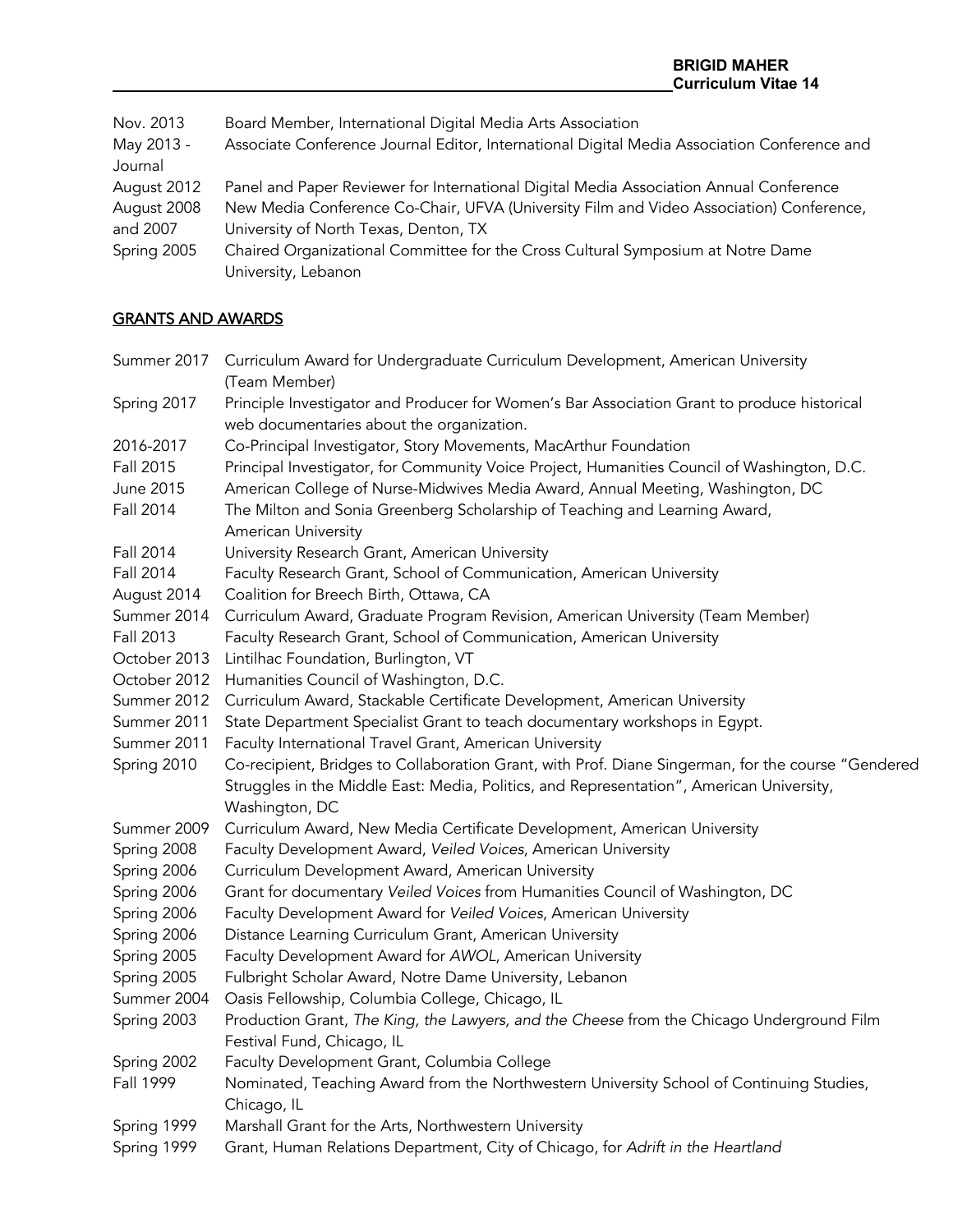Spring 1998 Grant, Arab Bank for *Adrift in the Heartland* Summer 1996 Academic Scholarship, Arabic Study in Morocco, Georgetown University, Washington, DC Winter 1995 Venture Grant, Colorado College, Colorado Springs, CO Spring 1995 President Grant, Colorado College Summer 1994 Robert Louis Award*,* philosophical research in Islam, Colorado College

## JUROR FOR SCREENINGS, FESTIVALS, AND FOUNDATIONS

| Spring 2011      | President of the Jury for Animation, International Student Film Festival of Casablanca, |
|------------------|-----------------------------------------------------------------------------------------|
|                  | Morocco                                                                                 |
| Winter 2011      | Documentary Juror, Women's Voices From the Muslim World: Short Film Festival            |
| Spring 2008      | Documentary Juror, UFVA Faculty Juried Screening Competition                            |
| Spring 2007      | Juror, Graduate Scholarships in Radio/TV/Film from the Jack Kent Cooke Foundation       |
| Fall 2006        | Juror, Documentary/TV/Film category of New York Festivals                               |
| Fall 2005        | Juror, Documentary category for the CINE Golden Eagle Award                             |
| Fall 2004        | Juror, Documentary/TV/Film category of New York Festivals                               |
| Spring 2003/2004 | Juror, Big Screen, Film and Video Department's Annual Festival, Columbia College        |
| Spring 2003      | Juror, Spring Recital, Chicago School for the Arts                                      |
| Fall/Sp 2003     | Juror, Film/Video Department Production Fund, Columbia College                          |

## COURSES TAUGHT

Teaching Seminar, American University Visual Literacy, American University Digital Media Literacy and Skills (Graduate/Designed), American University Film Theory and Practice (Graduate), American University Gendered Struggles in the Middle East (Co-Designed), American University Digital Imaging, American University New Media Practice and Techniques (Designed), American University Motion Graphics and Effects 2 (Designed), American University Radical Image, American University Motion Graphics and Effects I (Designed), American University Digital Post Production, American University Techniques/Aesthetics of Editing (Re-designed), American University Comparative Broadcasting (Designed), Notre Dame University, Lebanon Cross Cultural Communications, Notre Dame University, Lebanon Television Documentary, Notre Dame University, Lebanon Aesthetics of Cinema, Columbia College Editing for Film/Video: MFA Graduate Course, Columbia College Studies in Motion Graphics: Theory and Practice of 3D Effects (Designed), Columbia College Motion Graphics III (Designed), Columbia College Production I, Columbia College DVD Design and Production II (Designed), Columbia College Experimental Editing (Designed), Columbia College Editing the Narrative I and II, Columbia College Motion Graphics I (Designed), Columbia College Graphic Design for Editors (Co-Designed), Columbia College Photoshop Workshop for Editors, Columbia College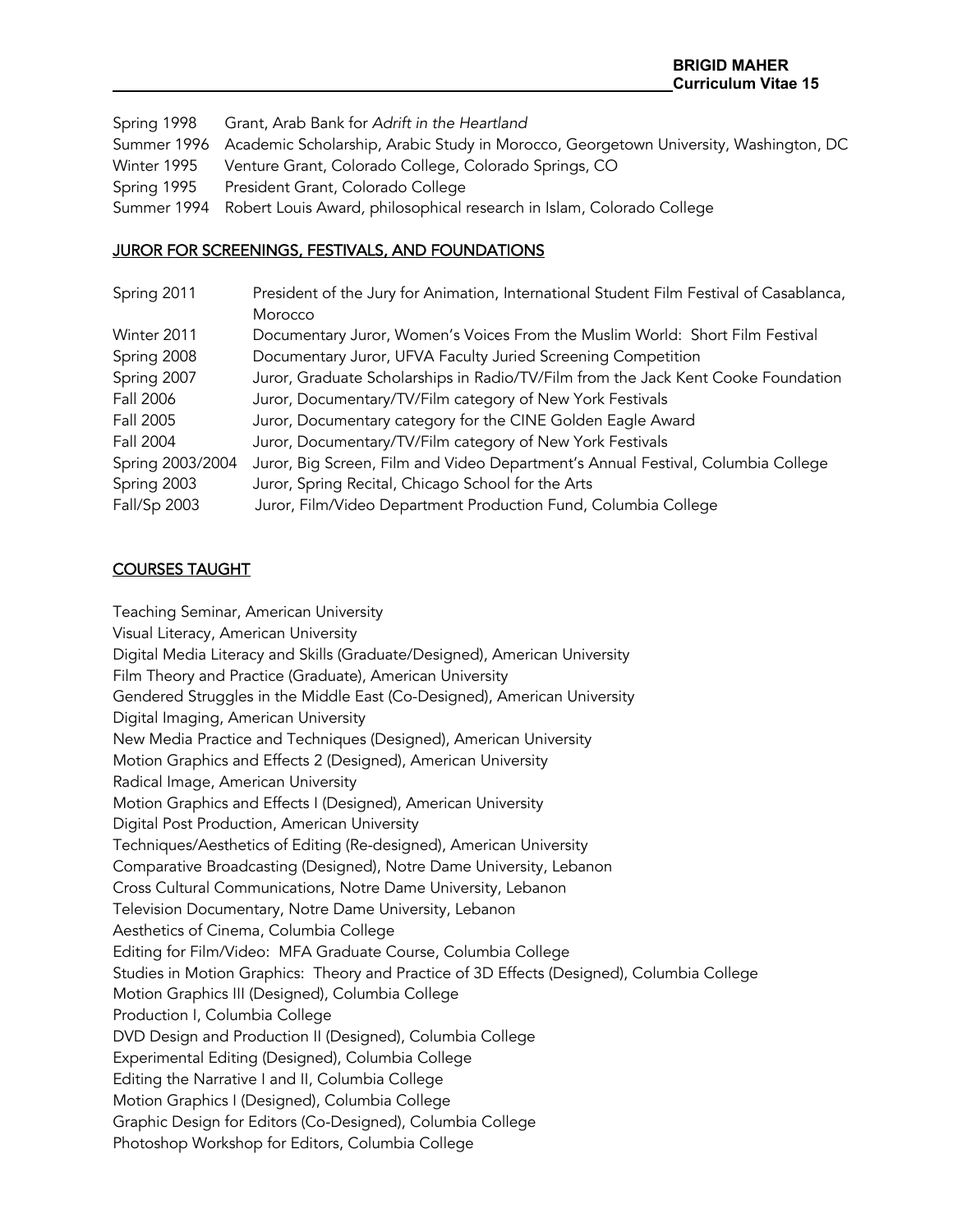Computer Animation, Northwestern University Designing for the Internet, Northwestern University Integrated Media Arts, Northwestern University Theory and Production of Audio, Northwestern University Screenwriting, National High School Institute

## ACADEMIC SERVICE

#### American University

| May 2016 to pres. | Director, Film and Media Arts Division, School of Communication                              |
|-------------------|----------------------------------------------------------------------------------------------|
| January 2015      | Panel Member, Teaching Digital Media to Millenials, Ann Ferren Conference                    |
| 2014-2015         | Ann Ferren Conference Planning Committee (University wide)                                   |
| 2014-2015         | Member, Faculty Search Committee for a tenure track position in Emerging Media in            |
|                   | <b>Public Communication</b>                                                                  |
| February 2014     | Environmental Film Workshop for middle school students, School of Communication              |
| 2013-2016         | Associate Director, Film and Media Arts Division, School of Communication                    |
| 2013-2014         | Member, Ad Hoc Committee on Merit                                                            |
| 2013-2014         | Member, Faculty Search Committee for a tenure track position in Emerging Media               |
| 2012-2013         | Member, Faculty Search Committee for a tenure track position in Gaming                       |
| Winter 2013       | Panel Member, Adult Learners: Don't Ask for a Doctor's Note, Ann Ferren Teaching             |
| Conference        |                                                                                              |
| 2011-2014         | Program Director, Digital Media Skills Graduate Certificate Program, School of               |
|                   | Communication                                                                                |
| 2010-2011         | Member, Outcomes and Assessment, School of Communication                                     |
| <b>Fall 2010</b>  | Panel Member, Fulbright Student Interviews for Office of Merit Awards                        |
| Winter 2010       | Panel Member, Flip, Vid, Dig, Blog In Class, Ann Ferren Teaching Conference                  |
| 2009-2010         | Chair and Committee Member, School of Communication Faculty Development Committee            |
| 2008-2009         | Committee Member, School of Communication Curriculum Committee                               |
| 2008-2011         | Director, Visions Awards, School of Communication's annual student awards                    |
| 2008-present      | Member, Women's, Gender, and Sexuality Studies Advisory Board                                |
| Fall 2007         | Member, Faculty Search Committee for a tenure track position in the Journalism               |
|                   | Division                                                                                     |
| Fall 2006         | Member, Rank and Tenure Committee of the School of Communication                             |
| 2005 to 2006      | Member, Building Committee for McKinley                                                      |
| Fall/Spring 2006  | Member, Faculty Search Committee for a senior position in the Film and Media Arts Division   |
| Fall/Spring 2006  | Member, JCCAP, the Joint Committee on Curriculum and Academic Programs                       |
| 2005 to 2006      | Member, Web and Technology Committee in the School of Communication to update the            |
|                   | Film and Media Arts Division web page                                                        |
| Fall 2004         | Assisted the Center for Social Media to generate video material reflecting its research work |
| Fall 2004         | Revised multimedia curriculum in the Film and Media Arts Division                            |
| Fall 2004-present | Head of the New Media Concentration in the Film and Media Arts Division                      |

## Columbia College

| 2002-2004    | Motion Graphics Curriculum Coordinator, Film/Video Department                        |
|--------------|--------------------------------------------------------------------------------------|
| Spring 2002  | Committee Member, Evaluation committee for the Columbia College Faculty Organization |
| Spring 2002  | Juror, spring cycle of Film Festival Fund, Film/Video Department                     |
| Spring 2001  | Organizing Member, Pulse 2001, a Conference on Media in the Digital Age              |
| 2000 to 2001 | Lab Coordinator, Post Production                                                     |